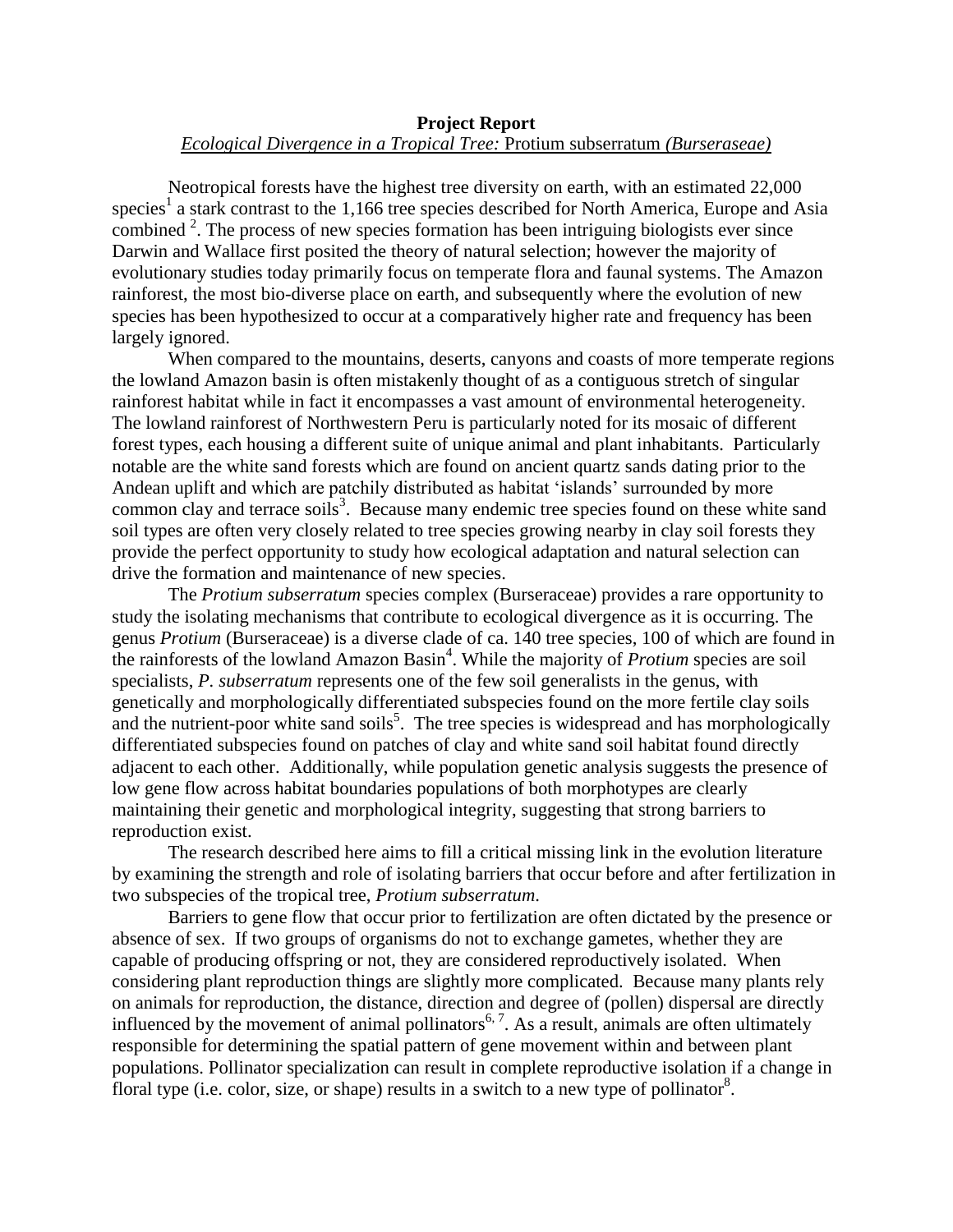Alternatively, pollinators may be indiscriminate generalists, leading to high levels of gene flow between populations.

*P. subserratum* individuals produce either male or female flowers and both subspecies overlap in flowering time. Flowers are small, white, nectar producing, and sweet smelling, indicating that pollinators may be floral generalists, such as bees which will visit any flower with a nectar or pollen reward. If pollinators are generalist visitors then environmental barriers to reproduction prior to fertilization may be weak and barriers to reproduction may be stronger after fertilization has occurred.

Reproductive barriers that occur after fertilization can be *genetic*--where maladapted gene complexes result in hybrid mortality--or *environmental*--where hybrids are poorly adapted for survival in either parental habitat<sup>9</sup>. Population genetic analysis suggests the low presence of adult hybrid individuals in clay soil habitats, indicating that genetic barriers to gene flow may not be present. If this is the case then environmental barriers occurring after fertilization could be responsible for the isolation of white sand and clay soil subspecies. If this is the case we would expect that seed set from 'hybrid' cross-pollinations would be just as successful as parental crosses however after germination hybrid seedlings would experience lower fitness in either soil type compared to the respective parental type seedlings.

We tested the predictions that different insects are not specializing on different subspecies of *P. subserratum* and that hybrids are rarely found in nature because they are not adapted to survive in either soil type using insect observations and *in-situ* hand pollination experiments.

Insect visitors to both subspecies were observed while both subspecies were flowering. Insect observation was conducted using digital video recordings which were mounted in flowering trees of each sex in both white sand and clay habitat types. Eleven hours of high definition recording was captured and is currently being reviewed to identify floral visitor as well as to determine the duration and frequency of floral visitation in each habitat type. Behavior, such as pollen and/or nectar collection and grooming at the flower, will be assessed to identify effective pollinators.

In order to test for reproductive isolation after fertilization hand cross experiments were conducted. Female inflorescences were bagged while flowers are still in bud to ensure no prior pollination. Hand pollinations were made by gently tapping pollen bearing anthers of male flowers on the receptive stigma of female flowers. After pollination, flowers were re-bagged for two weeks and then checked for fruit formation.

A total of 178 cross pollinations were made. One hundred forty hybrid pollinations were made between the white sand and clay subspecies and 38 parental type cross pollinations were made between males and females of the same subspecies. Two weeks after pollinations hybrid crosses demonstrated fruit set in 16.4% of crosses while parental crosses showed successful fruit set in 39% of crosses. This result demonstrates that fertilization between subspecies is possible however whether the lower seed set between hybrid crosses is due to genetic mechanisms resulting in low fertilization rates or the result of high mortality or fruit abortion post fertilization is equivocal.

Tropical rainforests are frequently noted for their high levels of plant biodiversity, yet significantly fewer studies of speciation in the tropics exist compared to temperate zone systems. These preliminary experiments are a first step in the process of thoroughly addressing tropical tree diversification and are among the first to use a tree system to explicitly examine the role of natural selection in the evolution of reproductively isolating mechanisms.